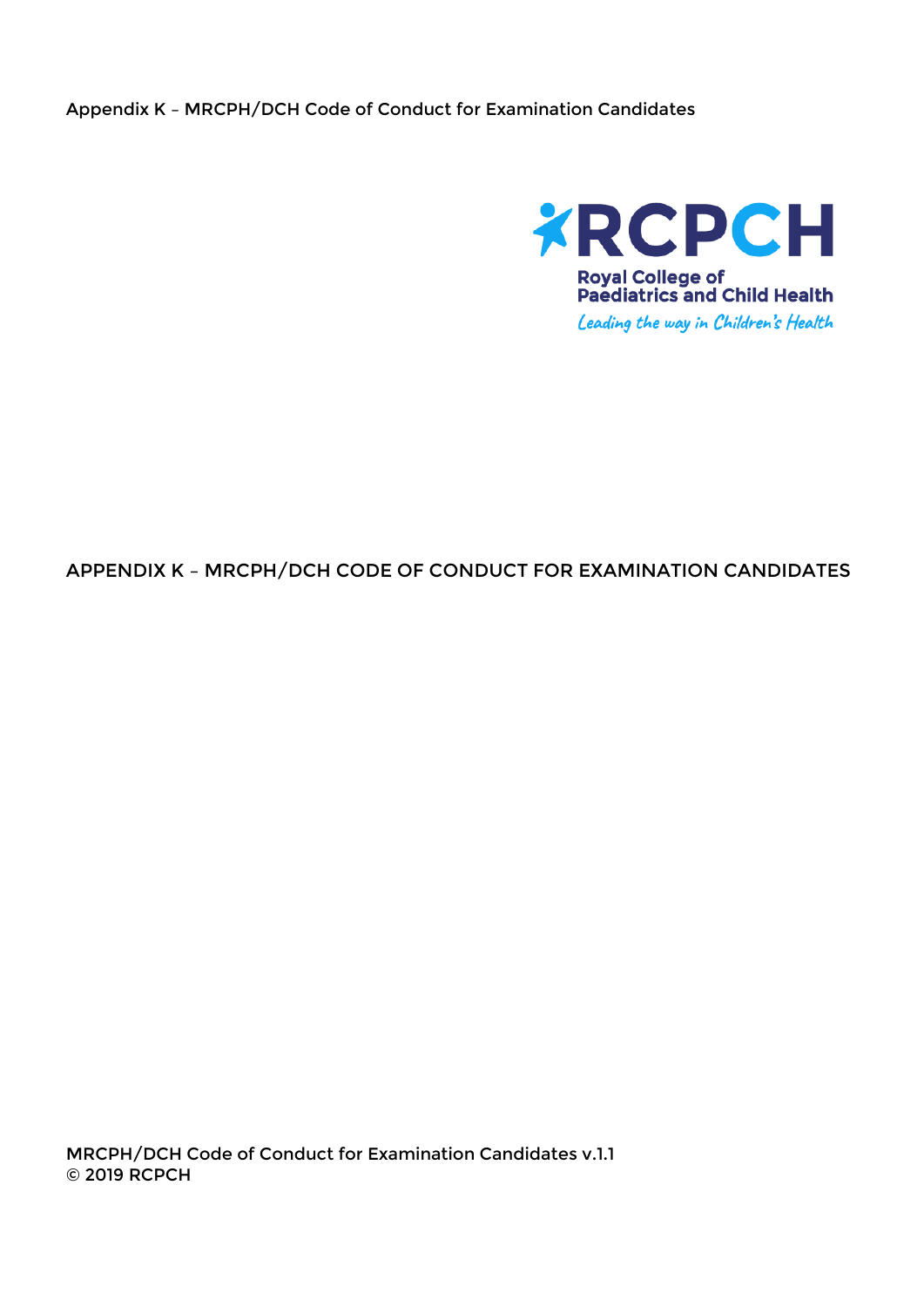#### **Revision History**

| <b>Version</b> | <b>Date</b>  | Author                       | l Comments                 |
|----------------|--------------|------------------------------|----------------------------|
| -1.O           | October 2018 | <b>Examinations Manager.</b> | <b>New Policy Document</b> |
|                | July 2019    | <b>Examinations Manager.</b> | <b>Published Policy</b>    |

**Review date:** July 2019 and then every year thereafter during the relevant Examinations Executive Committee

**Approval:** March 2019 Examinations Executive Committee

| <b>Name</b>                             | <b>Date</b> | Version | Comments |
|-----------------------------------------|-------------|---------|----------|
| <b>Examinations Executive Committee</b> | March 2019  |         |          |

#### **Relevant Policies, Templates and Forms:**

The following policies, procedures and guidance should be used or referred to when necessary alongside this policy.

| <b>Name</b>                                  | Version       | <b>Date</b> |
|----------------------------------------------|---------------|-------------|
| <b>MRCPCH and DCH: Regulations and Rules</b> | ຳ<br><u>.</u> | August 2019 |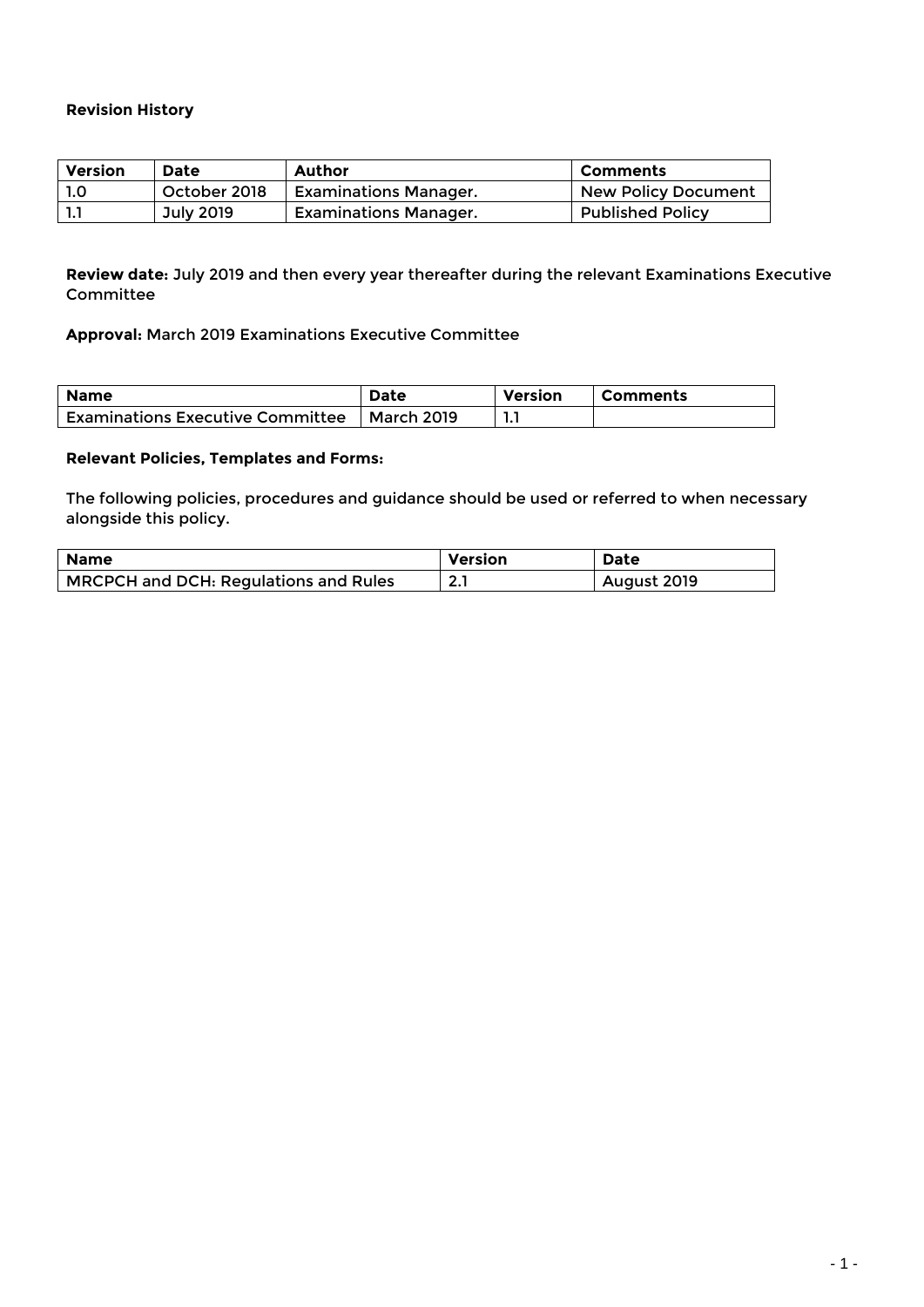# **MRCPH/DCH Code of Conduct for Examination Candidates**

Candidates for MRCPCH and DCH examinations are required to behave in a professional manner throughout their dealings with the RCPCH Examinations Team. This includes conduct during the examination, and in all interaction with examiners, invigilators and staff before, during and after the examination.

This policy has been developed to provide a framework against which allegations of misconduct related to behaviour will be judged. In the event of any allegation of misconduct RCPCH will undertake an investigation governed by the following principles:

Candidates should note that by virtue of applying to sit an examination they are deemed to have understood and agreed to respect and abide by all relevant regulations, including this Code of Conduct.

## **General standard of behaviour**

The RCPCH Examinations Team acts to maintain the safety and security of all individuals associated with its examinations.

Candidates are expected to behave in a professional manner, befitting a member of one of the Royal Colleges, in all activities associated with the examination. Adherence to the principles and values within General Medical Council (GMC)'s Good Medical Practice2 is expected at all times.

The RCPCH Examinations Team expects all candidates to treat everyone they encounter during their examination experience with dignity and respect.

This code applies equally to behaviour of candidates and applicants when:

- dealing directly with personnel involved in the examinations (in person, on the telephone, in correspondence) and
- publishing or posting comments on websites and social media.

### **Interacting with the RCPCH Examinations Team**

Candidates are expected to act with respect for those running the examination at all times. MRCPCH and DCH examiners, invigilators and staff have the right to undertake their role without fear of abuse or harassment. Physical or verbal abuse, or the threat of such abuse, will be regarded as a form of misconduct, and investigated accordingly.

- Candidates should not attempt to harass or bully RCPCH officers or staff.
- Harassment includes any unwanted conduct affecting the dignity of RCPCH officers or staff
- Bullying may include offensive, intimidating, malicious or insulting behaviour intended to undermine, humiliate, denigrate or injure the recipient
- Failure to comply with written or verbal instructions of RCPCH and its staff, including the examination regulations, may also be considered as misconduct.

Examples of inappropriate behaviour include, but are not confined to: shouting, threats of harm (either to self or staff), inappropriate written communications, email and telephone conversations, and physical contact.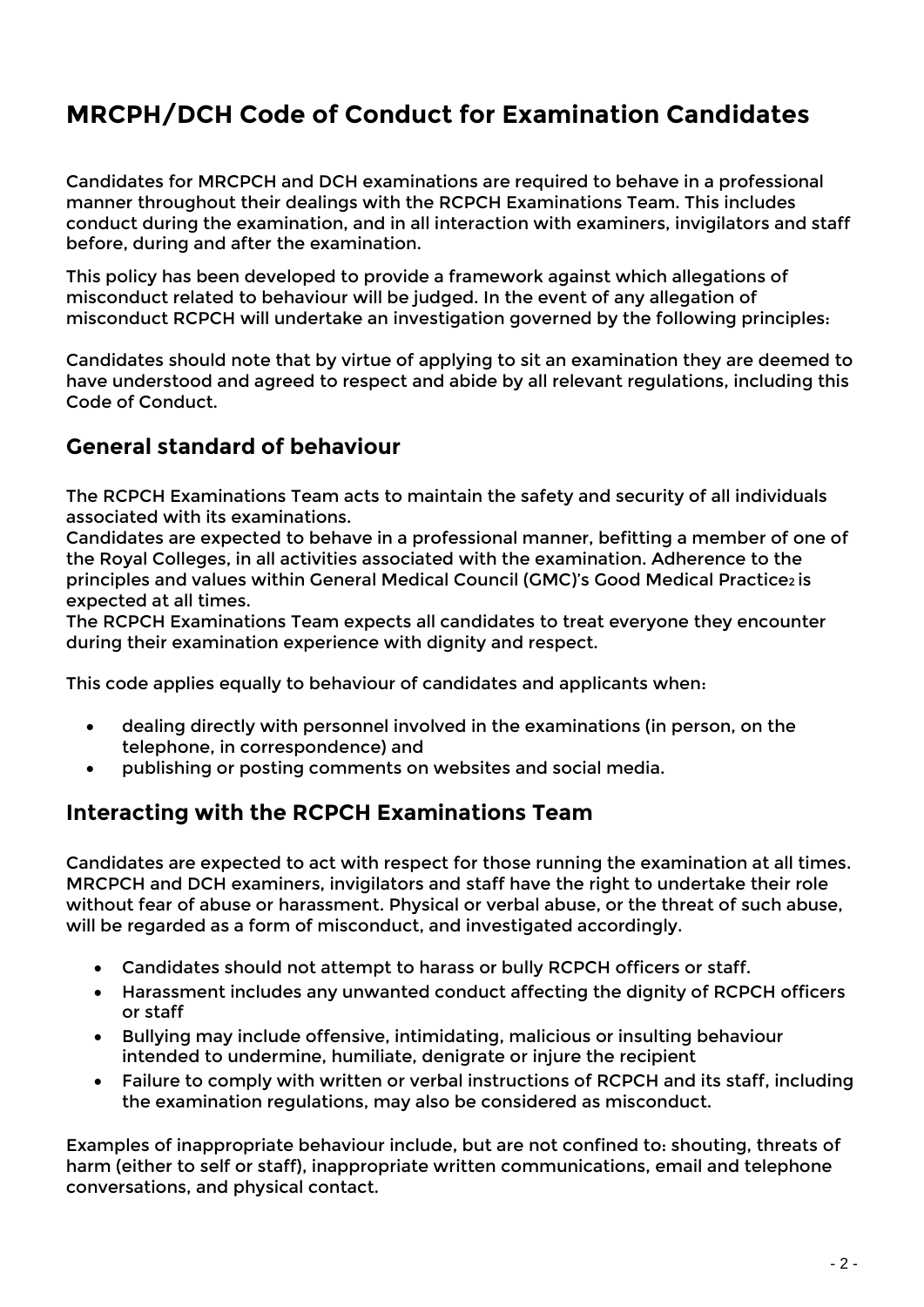# **Interacting with other candidates**

RCPCH Examinations Team strive to ensure that the examination experience is as calm and pleasant as possible for everyone.

- Candidates are expected to act with respect for fellow candidates.
- Candidates are expected to ensure that their behaviour is not disruptive and does not affect other candidates attempting the examination at the same time.

Examples of inappropriate behaviour may include, but are not restricted to, threats, unwanted advances, questioning the fairness of another candidate's success in getting a space or passing the examination.

# **Interacting with patients**

Candidates for the clinical examination will be required to interact with real and simulated patients.

- Candidates should maintain an awareness of patient comfort and safety at all times during this interaction.
- Candidates should obtain verbal consent from patients or surrogate patients prior to examining them, and should cease their examination if requested to by the patient or examiner.
- The dignity and modesty of all patients must be respected at all times.
- Candidates are reminded to maintain strict confidentiality and must not divulge the identity or details of patients used in the examination.
- Candidates should observe the appropriate hygiene protocols, specifically regarding hand washing.

### **Academic misconduct**

The RCPCH Examinations Team regards any attempt to cheat with the utmost seriousness. Academic misconduct includes, but is not restricted to:

- the introduction into any examination of any materials, audio or communication devices (including mobile phones and 'smart' watches), other than those specifically permitted for the examination;
- any attempt to remove materials or content from an examination other than those specifically permitted, except by a person with authority to do so;
- the use of any recording equipment (including all photographic, video and audio recording equipment);
- any attempt to release content from any examination to a third party/commercial organisation;
- any attempt to communicate with another candidate;
- any attempt to gain access to, read or copy the work of another candidate;
- any attempt to gain or pass on information about the contents of the examination (written or clinical) in advance of the date of the examination;
- impersonation or attempted impersonation of a candidate;
- bribery (of another candidate, examination official, actual or simulated patient);
- failure to abide by the reasonable instructions of an invigilator or other examination official, or breaching of Examination Regulations;
- falsification or alteration of any results document or qualification;